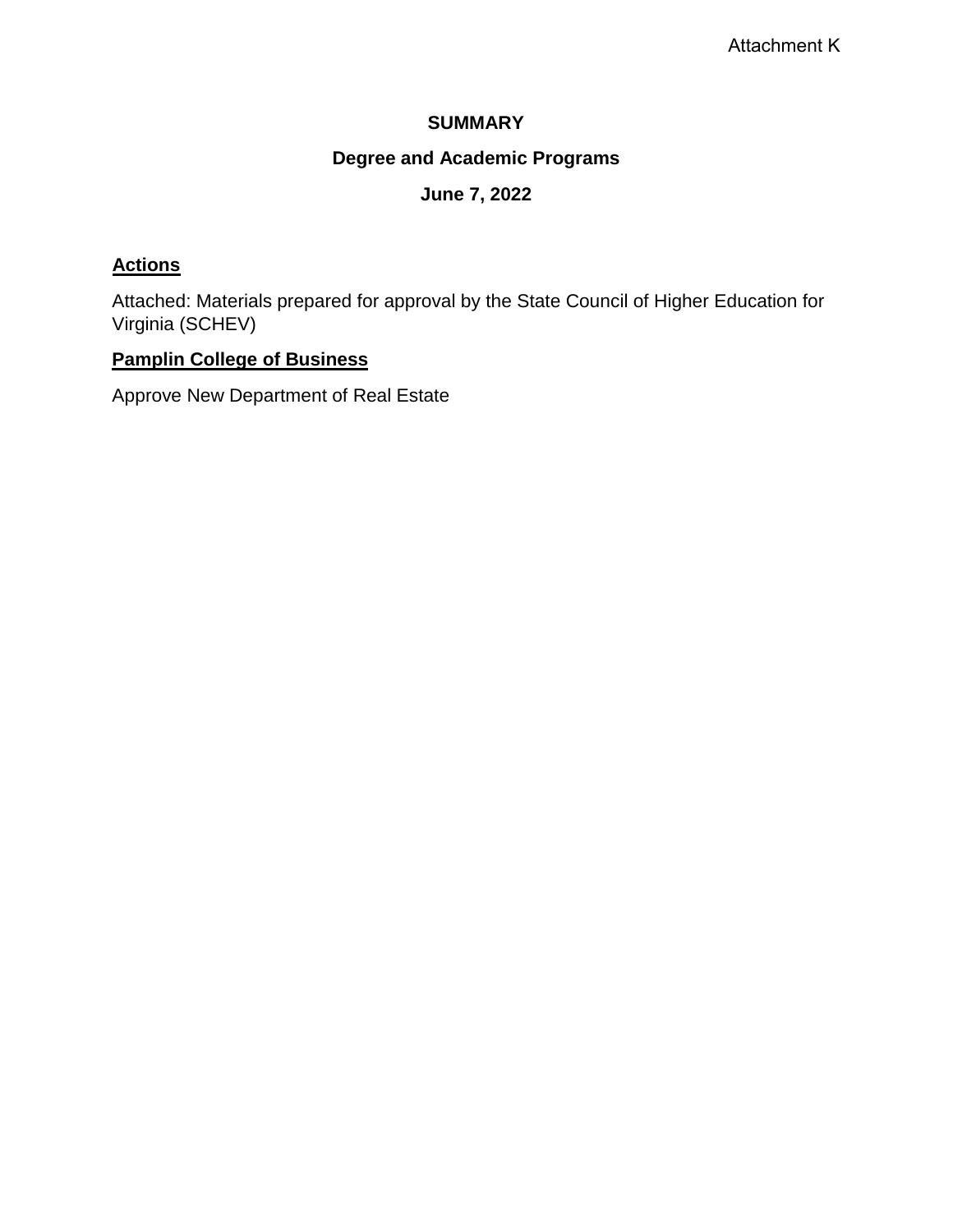# **Summary Information – Organizational Change – Establish New Academic Unit**

## **Action: New Department of Real Estate in the Pamplin College of Business**

Virginia Tech requests approval of an organizational change to establish the Department of Real Estate. The school would be located in the Pamplin College of Business. The proposed effective date is November 1, 2022.

The establishment of the Department of Real Estate will:

- 1. Align the real estate programming and faculty members with the administrative structure of the other departments in the Pamplin College of Business and thereby, create a clear organizational structure for recruiting talented and diverse new tenuretrack faculty members
- 2. Demonstrate to prospective students and faculty the institution's commitment to the Real Estate programming and allow Virginia Tech to remain competitive with its peers

Board of Visitors June 6-7, 2022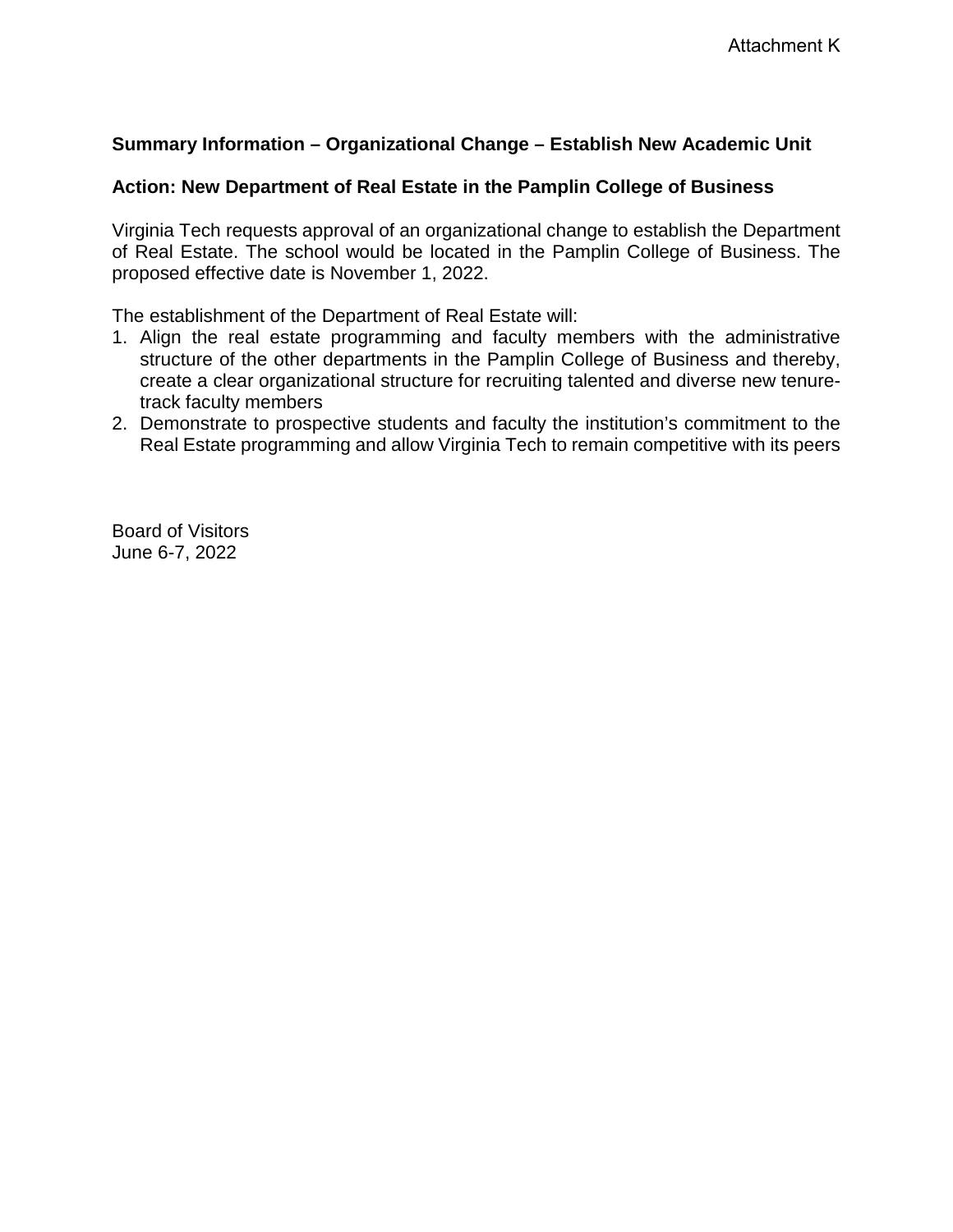# Table of Contents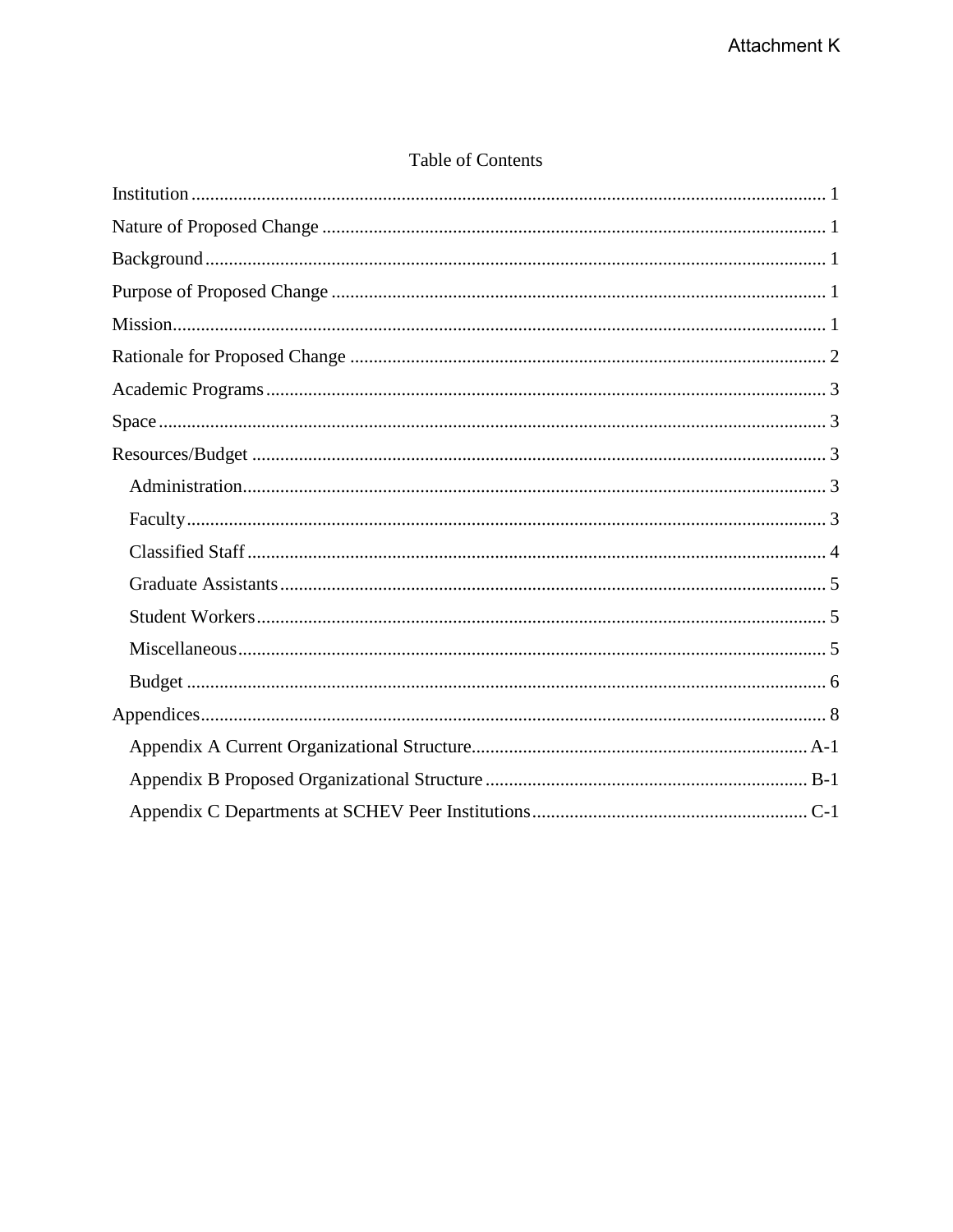## <span id="page-3-0"></span>**Institution**

Virginia Polytechnic Institute and State University (Virginia Tech)

#### <span id="page-3-1"></span>**Nature of Proposed Change**

Virginia Tech requests the approval to establish the Department of Real Estate in the Pamplin College of Business.

## <span id="page-3-2"></span>**Background**

During the summer of 2021, administrators in the Pamplin College of Business and faculty members in the Bachelor of Science (B.S.) in Real Estate degree program held meetings to discuss the history, current state, and vision for the future of the degree program as part of the college portfolio. During the discussions, it was noted that the degree program is an active degree program that exceeds the program productivity standards set forth by the State Council for Higher Education in Virginia (SCHEV). It was also noted that the college intends to strengthen and support additional growth in the real estate program in the college. As a result, the need to establish the proposed Department of Real Estate became central to the future trajectory and health of the program and college.

Since its inception in 2013, the B.S. in Real Estate degree program at Virginia Tech has included collaborative efforts across the institution. The degree program is currently housed in and administered by the Pamplin College of Business as a college level degree program. In addition to the courses provided by the Pamplin College of Business, a Memorandum of Understanding (MOU) is in place with the College of Agriculture and Life Sciences, the College of Architecture and Urban Studies, the College of Engineering, and the College of Liberal Arts and Human Sciences to provide additional courses for the degree program. Due to the existing MOU involving the four other colleges, the Pamplin College of Business administrators contacted the other college deans' offices to determine if there were any concerns and/or objections to the creation of a new Department of Real Estate in the Pamplin College of Business expressly responsible for administering the B.S. in Real Estate degree program. Finding no concerns, the faculty members and the Pamplin College of Business administration unanimously approved the proposal to establish the new Department of Real Estate.

#### <span id="page-3-3"></span>**Purpose of Proposed Change**

The purpose of the proposed organizational change is to establish an academic unit solely responsible for the administration and oversight of real estate programming, research, and resources in the Pamplin College of Business at Virginia Tech.

#### <span id="page-3-4"></span>**Mission**

The proposed organizational change will not alter the university's mission. The mission of Virginia Tech states:

Inspired by our land-grant identity and guided by our motto, Ut Prosim (That I May Serve), Virginia Tech is an inclusive community of knowledge, discovery, and creativity dedicated to improving the quality of life and the human condition within the Commonwealth of Virginia and throughout the world.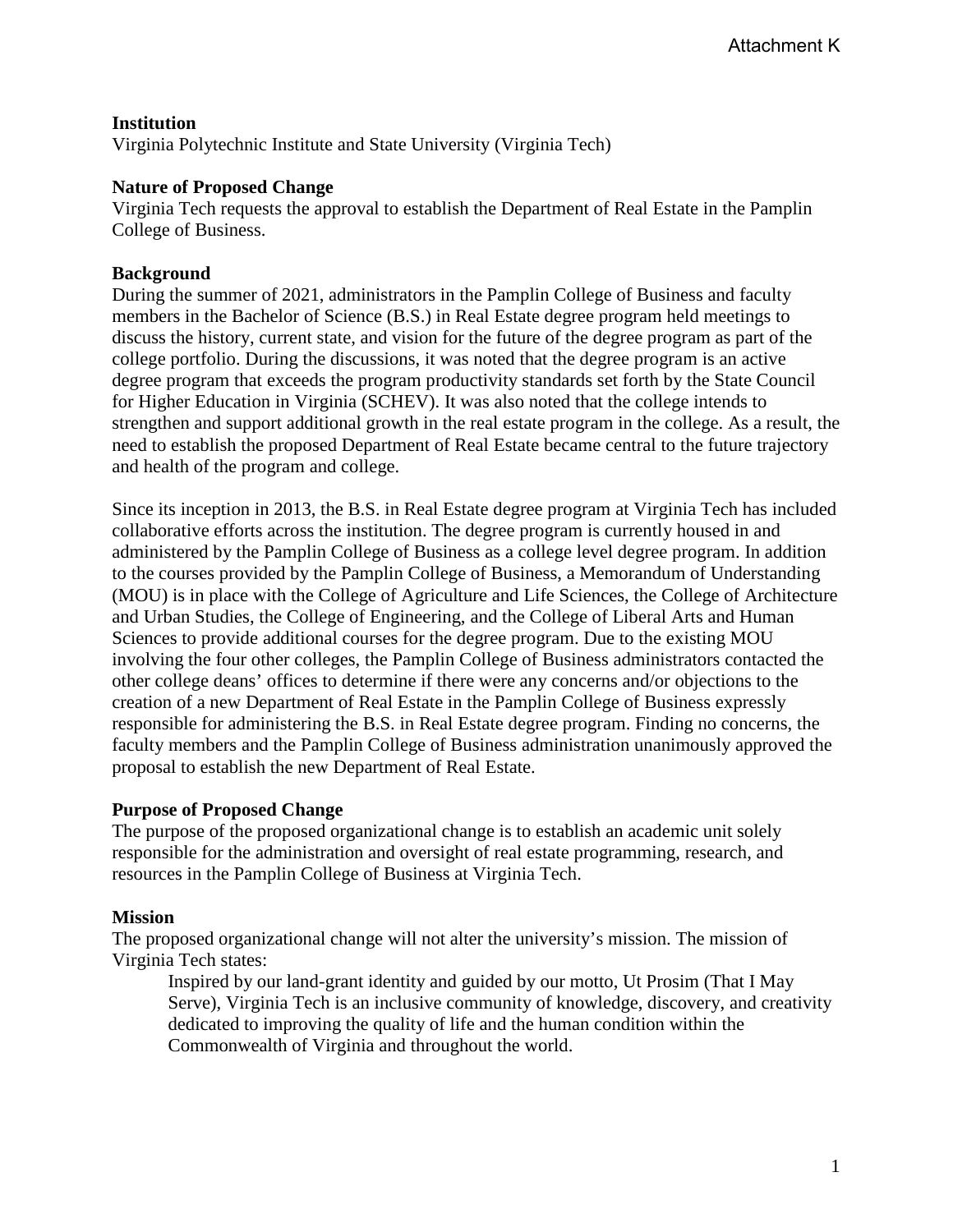The proposed new department will align with the mission of Virginia Tech. The department will support the institution's mission to be a "community of knowledge" by providing a centralized location for all real estate students and faculty members to collaborate. The department will serve to focus the existing faculty and student 'knowledge' and 'discovery' efforts in the real estate field.

## <span id="page-4-0"></span>**Rationale for Proposed Change**

The proposed new Department of Real Estate will provide a formalized administrative unit within the Pamplin College of Business to house the academic and research efforts in real estate. The new department is needed and will help the college in two ways.

## Create Clear Organizational Structure

The establishment of the proposed Department of Real Estate will signal to potential faculty members that the Pamplin College of Business is committed to the field of real estate. The proposed new department will align the real estate programming and faculty members with the administrative structure of the other departments in the Pamplin College of Business. The organizational structure of the department is important for the real estate program because all other programs in the college are seated within a department and receive allocations from the college for financial and faculty resources.

The proposed new department will also provide clear organizational structures for recruiting talented and diverse new tenure-track faculty members. A department will indicate to prospective faculty that the college is committed to both academic programming and research programming in the field of real estate. Recruiting faculty members with active research agendas in the field of real estate is fundamental to maintaining a cutting-edge academic program in real estate.

# Remain Competitive with SCHEV Peers

In the summer of 2021, real estate faculty members examined real estate programs at its SCHEV peer institutions to see if departments of real estate existed and offered similar academic content as that offered at Virginia Tech. Among peer institutions, six (6) offer similar standalone undergraduate degree programs in real estate. Of those, two (2) institutions have an academic unit specifically called a 'department' as the unit administering the degree program. The other 4 institutions have a 'center' for the real estate program that appears to function in a similar role as a department/academic unit in administering the program. Centers do not serve as academic units or administer academic programs at Virginia Tech.

Having a standalone academic unit that includes the term 'real estate' and is designated for real estate programming can be interpreted by students as an indicator of the strength of the program and the commitment of the institution to the students in the program. The new department is needed so that the institution may remain competitive among peer institutions that have similar academic programming and academic units dedicated to real estate programming.

Appendix A presents the existing organizational structure of the college. Appendix B presents the organizational structure of college after the new department. Appendix C presents a list of departments at SCHEV peer institutions.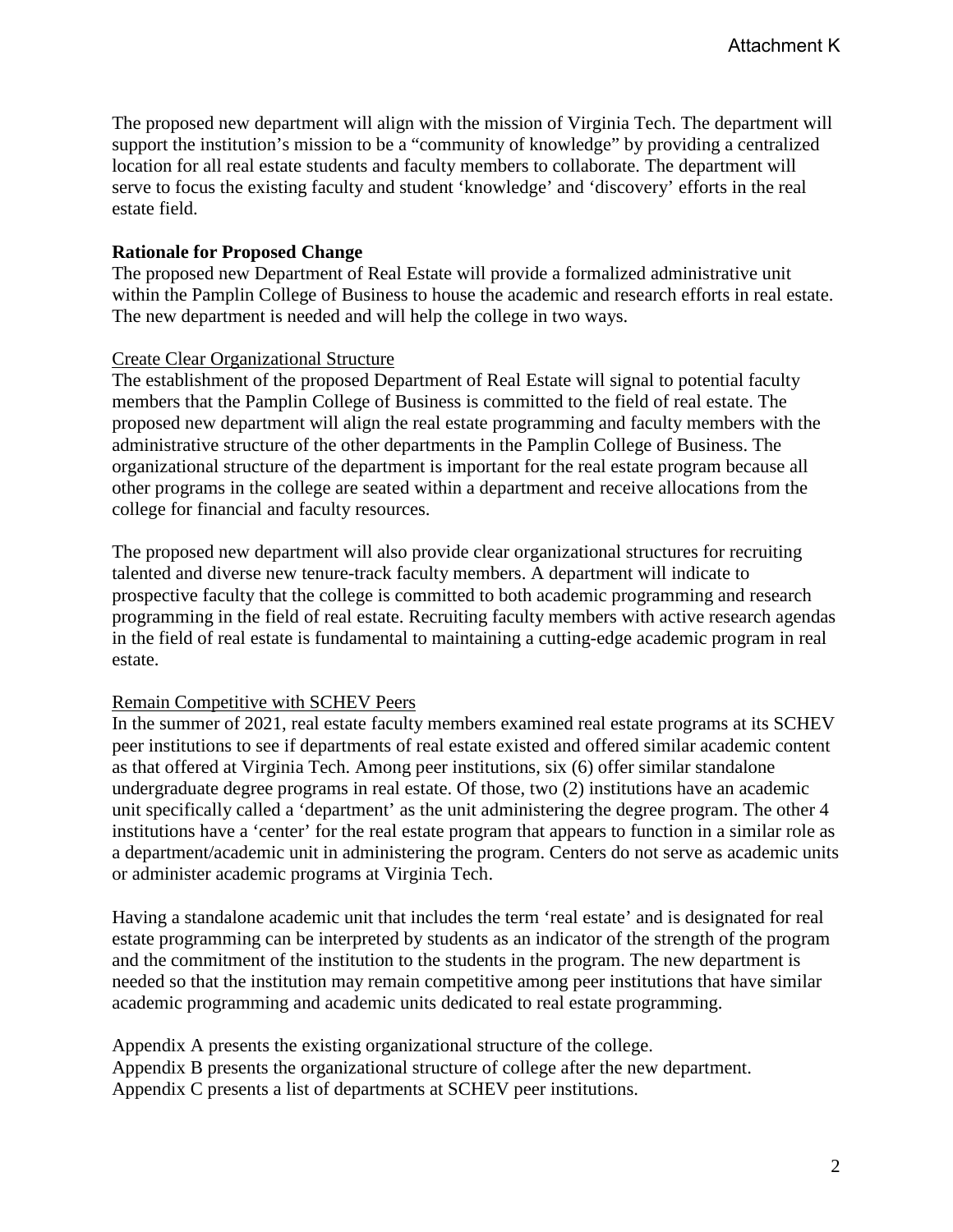#### <span id="page-5-0"></span>**Academic Programs**

The proposed Department of Real Estate will administer the B.S. in Real Estate degree program and the Real Estate minor.

## <span id="page-5-1"></span>**Space**

The physical space currently utilized by the Real Estate Program is adequate for the establishment of the proposed Department of Real Estate. There is a new building that is currently under construction and, once complete, will serve as the future home for the proposed new department. There is adequate office space for the new faculty hires in the existing space and in the new space.

## <span id="page-5-2"></span>**Resources/Budget**

The proposed Department of Real Estate will be funded through the central budget of the Pamplin College of Business. As part of the annual budget development process, the college's finance team will allocate funding from the Pamplin College of Business' budget to the proposed Department of Real Estate. The Department Chair will oversee funding for the administration and operation of the proposed Department.

#### Administration

<span id="page-5-3"></span>The administrative structure of the proposed Department of Real Estate will include a department chairperson. The chairperson will be a faculty member in the Real Estate Program and will serve as the principal administrator for the department. The department chairperson will be responsible for the overall management and oversight of the department to include all academic, research, and outreach programming and for administering the academic degree program and minor. The department chairperson salary is anticipated at \$241,710 and fringe benefits of \$85,324 for the faculty portion of the salary. As an administrative stipend, the chairperson will also receive additional compensation of \$38,368 in salary and \$13,544 in fringe benefits for a total salary of \$280,078 and \$98,868 in fringe benefits. The total anticipated salary and fringe benefits for the department chairperson is \$378,946. The funding for this position is currently in place for an existing real estate faculty member in the Pamplin College of Business.

#### Faculty

<span id="page-5-4"></span>The proposed Department of Real Estate will house a total of nine (9) faculty members in the first three years (in addition to the faculty member serving as the department chairperson). Faculty will include three (3) existing full-time contract/term (instructional, non-tenure-track positions) faculty members and three (3) existing part-time contract/term (instructional, nontenure-track positions) faculty members. The proposed department will also include two (2) new tenure-track faculty member hires and two (1) new contract/term (instructional, non-tenure track position) faculty member hires.

The three (3) existing full-time contract/term (instructional) faculty members currently teach in the Real Estate Program. The faculty positions and funding for the positions will be reallocated to the proposed department from the Pamplin College of Business. The anticipated salary and fringe benefits for each faculty member will remain the same as the current salary and fringe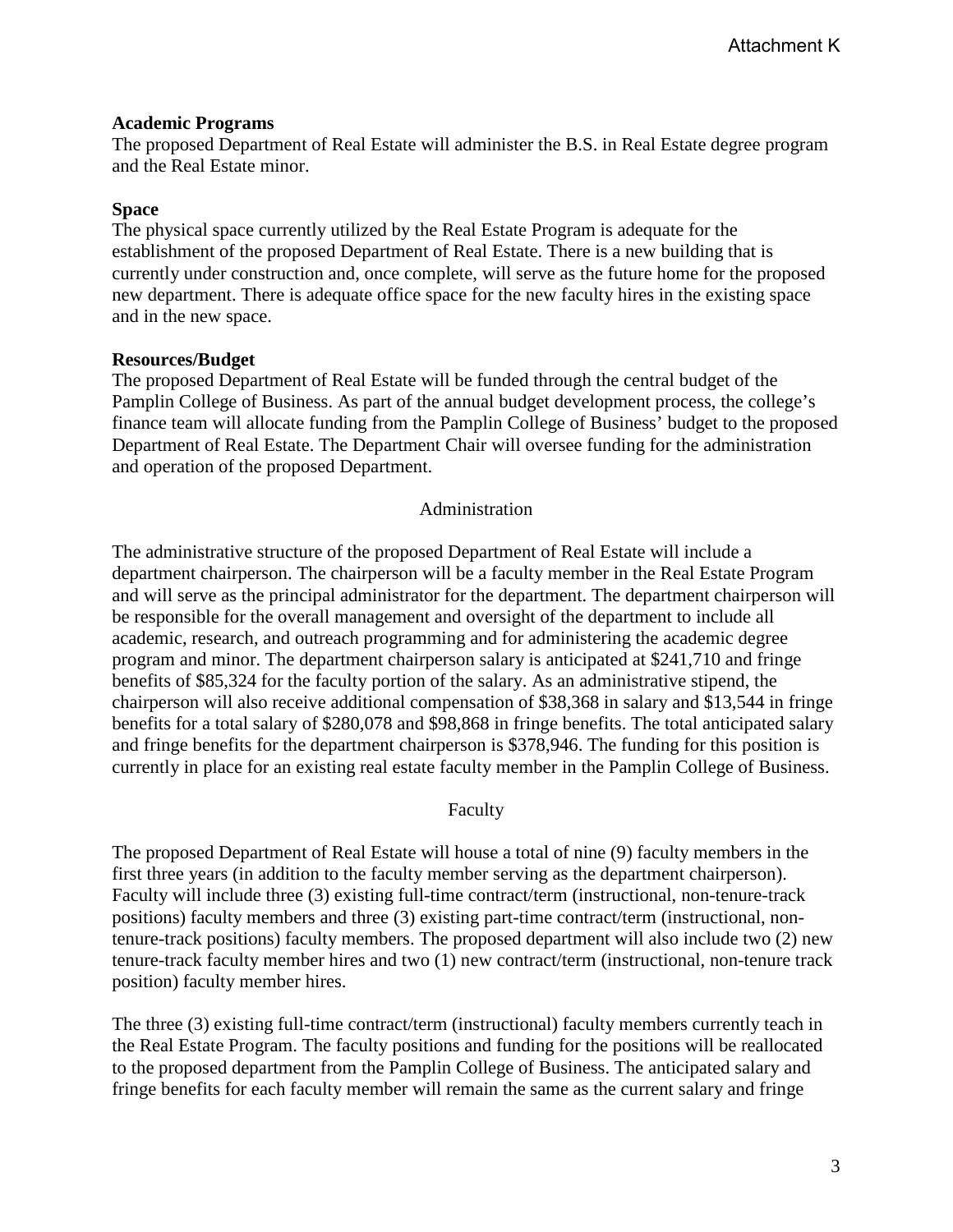amounts. Combined, the existing full-time faculty salaries are \$326,696 and fringe benefits are \$115,324 for a total of \$442,020.

The three (3) existing part-time contract/term (instructional) faculty members currently teach in the Real Estate Program at the Instructor level. The part-time faculty member positions and funding for the positions will be reallocated to the proposed department from the Pamplin College of Business. The anticipated salary for each Instructor will remain the same as the current salary. Combined, the existing Instructor salaries are \$46,500 and fringe benefits are \$12,276 for a total of \$58,776.

#### *New Tenure-Track Faculty Hire 1*

It is anticipated that in the first year of operation, one new faculty member will be hired to fill a new faculty position. It is anticipated that the faculty member will be hired at the assistant professor level in a tenure-track position. The faculty member will be expected to hold a doctorate degree in Business, Real Estate, Finance, Marketing, Economics, or a closely related field. Professional or academic experience in real estate is also required. The anticipated compensation for this position will be approximately \$160,000 in salary and \$56,480 in fringe benefits for a total of \$216,480.

## *New Contract/Term (Instructional), Non-Tenure Faculty Hire*

It is anticipated that in the first year, one new contract/term (instructional) faculty member will be hired into a new non-tenure faculty position at the assistant professor level. The position will be shared equally with the College of Engineering with each college responsible for 0.5 FTE and will be a Professor of Practice. The faculty member will be expected to hold a Master of Science or Bachelor degree with substantial professional experience in Civil and Environmental Engineering or a closely related field. The faculty member will also be expected to possess or obtain licensure as a Professional Engineer (PE) as well as have professional experience or academic accomplishment in land development design, real estate development, and project management and knowledge of software tools currently used in these areas. The 0.5 portion of the anticipated compensation for salary will be \$50,000 and \$17,650 in fringe benefits for a total of \$67,650.

# *New Tenure-Track Faculty Hire 2*

It is anticipated that in the second year of operation, one new faculty member will be hired to fill a new faculty position. It is anticipated that the faculty member will be hired at the assistant professor level in a tenure-track position. The faculty member will be expected to hold a doctorate degree in Business, Real Estate, Finance, Marketing, Economics, or a closely related field. Professional or academic experience in real estate is also required. The anticipated compensation for this position will be approximately \$160,000 in salary and \$56,480 in fringe benefits for a total of \$216,480.

# Classified Staff

<span id="page-6-0"></span>The proposed Department of Real Estate will employ four (4) classified staff positions. The staff includes academic advisors and administrative support.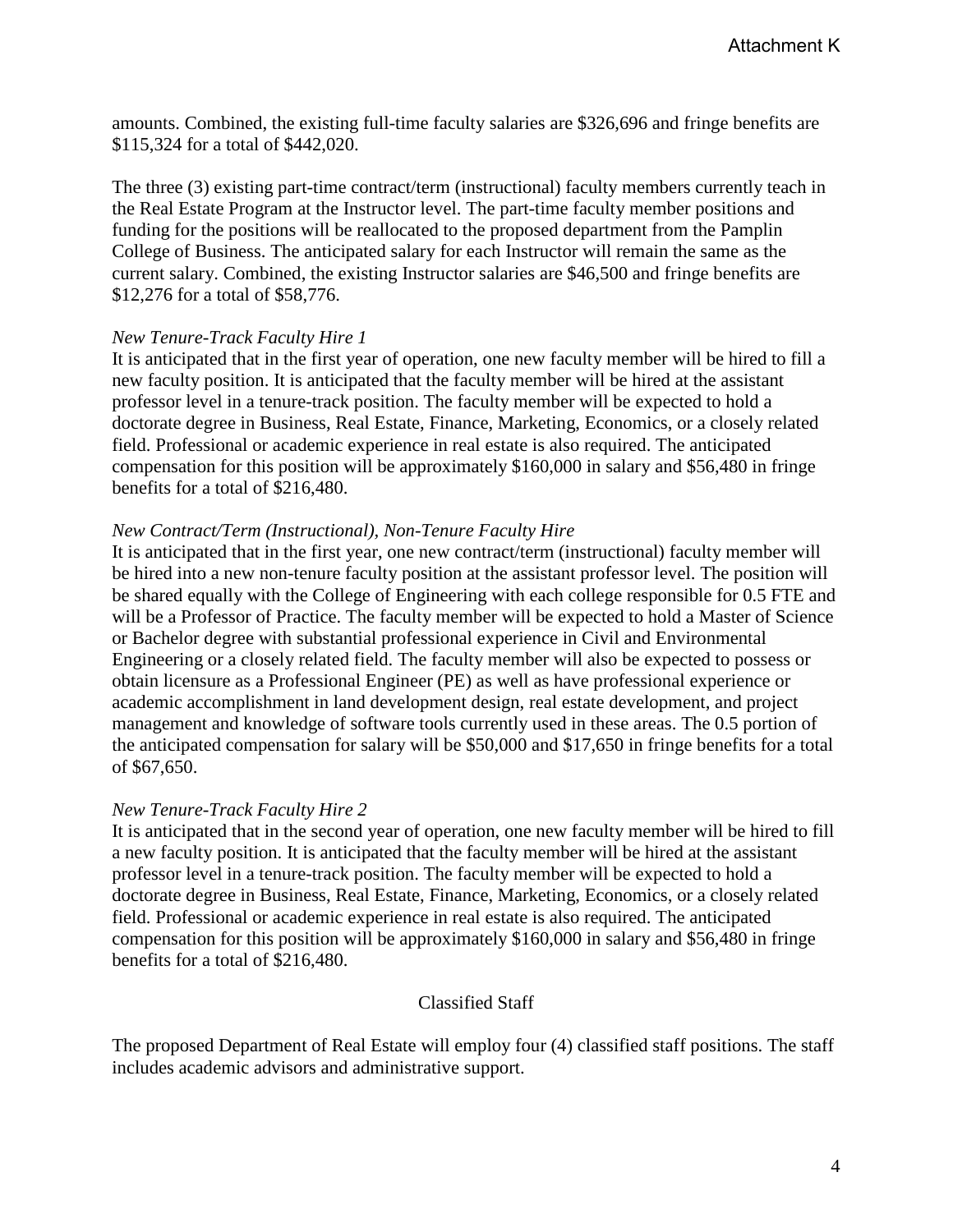The proposed Department of Real Estate will have two (2) full-time academic advisors to provide support for the students. These existing positions currently serve the Real Estate Program. The positions and funding for the positions will be reallocated to the proposed department from the Pamplin College of Business. The academic advisors will be responsible for activities such as student recruitment events, supporting students in developing and monitoring progress of plans of study, helping students choose and register for courses, and making student referrals to other institutional resources when needed. The anticipated salary for each position will be \$50,000 and fringe benefits of \$17,650 for a combined total of \$135,300.

The proposed Department of Real Estate will have a full-time marketing and communications coordinator. This position currently serves the Real Estate Program. The position and funding for the position will be reallocated to the proposed department from the Pamplin College of Business. The marketing coordinator will be responsible for activities such as developing and implementing marketing materials, periodic communications, educating potential students and their parents about the academic program and career opportunities, promoting students to industry for internship and career opportunities, and maintaining website and social media platforms. The anticipated salary will be \$52,500 and fringe benefits of \$28,077 for a total of \$80,577.

The proposed Department of Real Estate will have a full-time program support specialist. This position currently serves the Real Estate Program. The position and funding for the position will be reallocated to the proposed department from the Pamplin College of Business. The program support specialist will be responsible for activities such as assisting in administrative activities, managing the industry advisory board, and coordinating program events. The anticipated salary will be \$45,300 and fringe benefits of \$24,226 for a total of \$69,526.

#### Graduate Assistants

<span id="page-7-0"></span>The proposed department will not utilize graduate students within the first three years of operation.

#### Student Workers

<span id="page-7-1"></span>The proposed Department of Real Estate will have 5 student wage/worker positions. Student workers will be hired on an hourly basis to assist with operational and administrative tasks. Hourly rates for student wage workers are typically \$12.00. Student wage/worker positions are not eligible for fringe benefits. The total available budget for student worker salaries for all 5 positions will be \$21,000.

#### Miscellaneous

<span id="page-7-2"></span>There will be an initial expenditure of \$27,500 to be utilized for the purchasing of stationary, business cards, signage (internal and external to the building), and faculty search ads associated with the creation of the proposed new department. The department intends to conduct faculty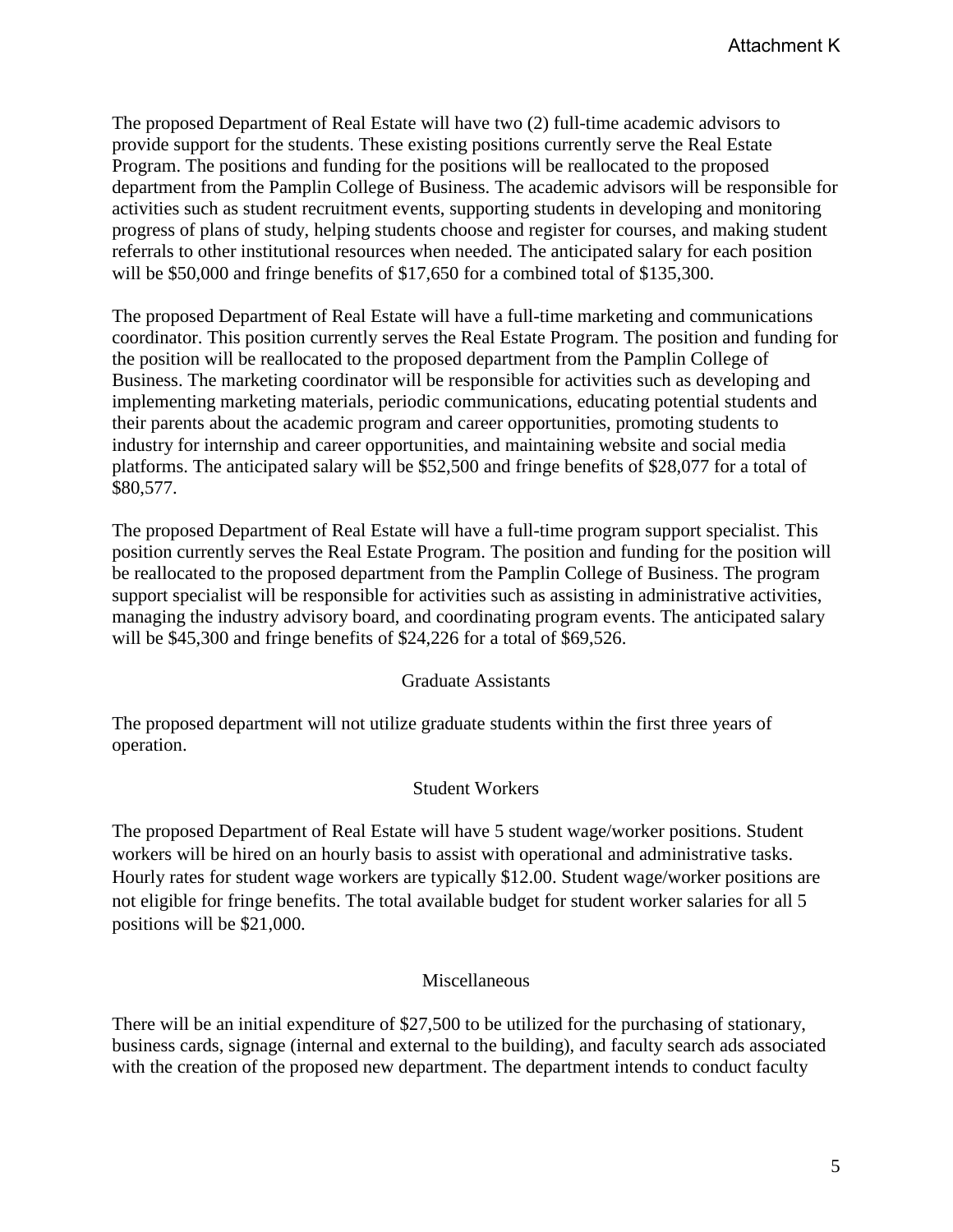searches in years 1 and 2 of operation. All miscellaneous costs will be covered by the Pamplin College of Business.

One-time costs during the first year of operation include signage, print materials, and 75% of the costs associate with the new faculty searches (i.e., \$18,750). One-time costs during the second year of operation include the remaining 25% of the costs associated with the new faculty searches (i.e., \$6,250).

| Signage                                            | \$2,000             |
|----------------------------------------------------|---------------------|
| Print Materials (stationery, business cards, etc.) | 500<br><sup>S</sup> |
| <b>Faculty Search Ads</b>                          | \$25,000            |
| <b>Total</b>                                       | \$27,500            |

Sustainability

Resources to support the proposed department will be reallocated from the Pamplin College of Business. The college will reallocate resources from the central college budget and the college's existing Virginia Tech Foundation funds to cover all costs associated with the creation of the proposed new department including resources to support miscellaneous costs and new faculty hires. Website changes will be made as a part of duties and responsibilities of existing staff.

Virginia Tech and the Pamplin College of Business have adequate and sufficient resources to establish and operate the proposed new department. No new resources will be requested from the state to establish and or maintain the proposed organizational change for a new Department of Real Estate.

#### Budget

<span id="page-8-0"></span>The proposed department budget presents proposed expenditures for the first three years of the Department of Real Estate. Personnel costs will include hiring three (3) new faculty members. All the costs associated with miscellaneous items have been included in the budget.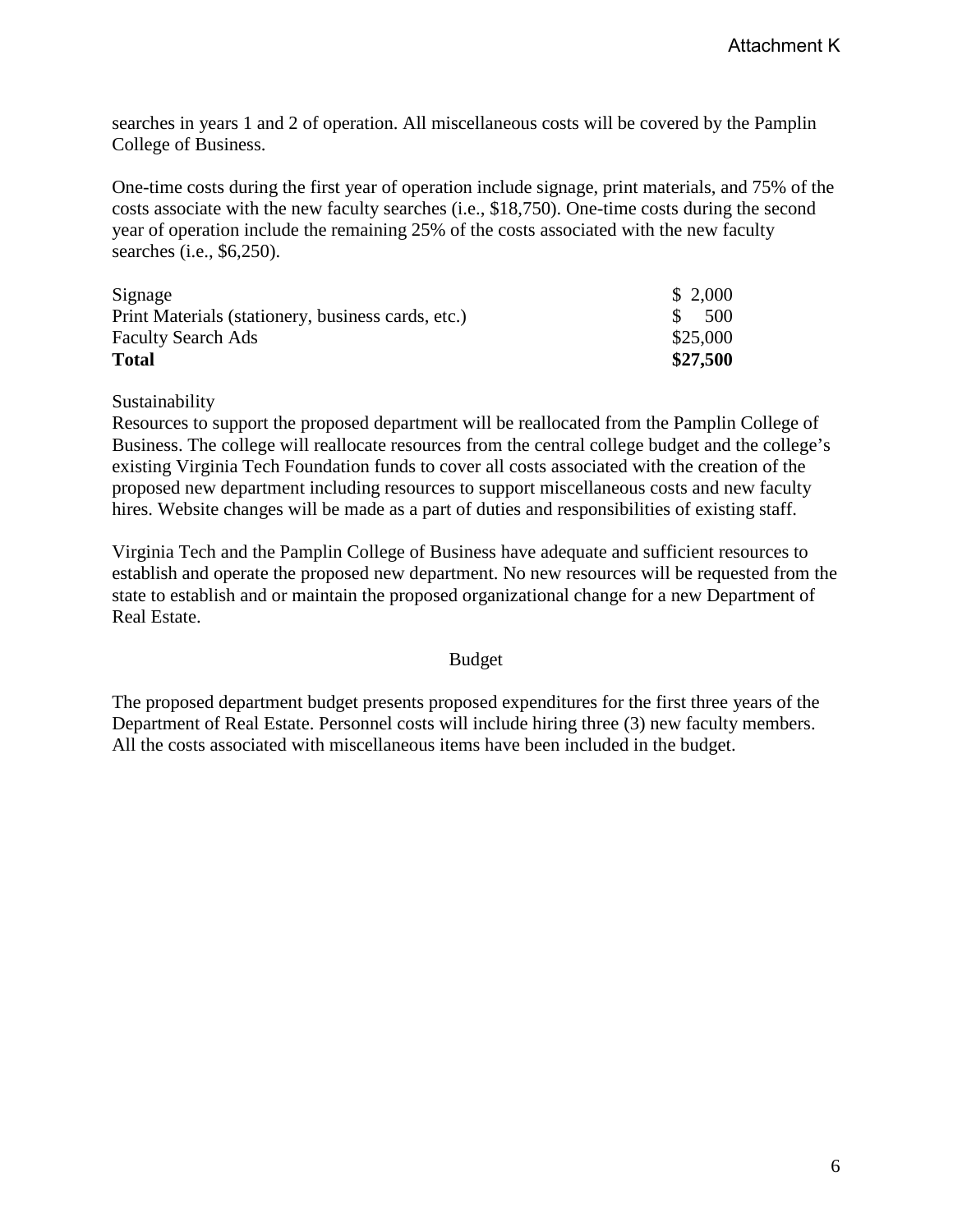| <b>Proposed Budget</b> |               |                                                                                      |                                                                                        |
|------------------------|---------------|--------------------------------------------------------------------------------------|----------------------------------------------------------------------------------------|
| <b>HDCT</b>            | $2022 - 2023$ | $2023 - 2024$                                                                        | 2024 - 2025                                                                            |
|                        |               |                                                                                      |                                                                                        |
|                        |               |                                                                                      |                                                                                        |
| $\mathbf{1}$           | \$280,078     | \$280,078                                                                            | \$280,078                                                                              |
|                        | \$98,868      | \$98,868                                                                             | \$98,868                                                                               |
|                        |               |                                                                                      |                                                                                        |
| $\mathfrak{2}$         | \$100,000     | \$100,000                                                                            | \$100,000                                                                              |
|                        |               |                                                                                      | \$35,300                                                                               |
|                        |               |                                                                                      |                                                                                        |
| 1                      | \$52,500      | \$52,500                                                                             | \$52,500                                                                               |
|                        | \$28,077      | \$28,077                                                                             | \$28,077                                                                               |
|                        |               |                                                                                      |                                                                                        |
| 1                      | \$45,300      | \$45,300                                                                             | \$45,300                                                                               |
|                        |               |                                                                                      | \$24,226                                                                               |
|                        |               |                                                                                      |                                                                                        |
| 9                      | \$583,196     | \$743,196                                                                            | \$743,196                                                                              |
|                        |               | \$258,210                                                                            | \$258,210                                                                              |
| 14                     | \$1,449,275   |                                                                                      | \$1,665,755                                                                            |
|                        |               |                                                                                      |                                                                                        |
|                        |               |                                                                                      |                                                                                        |
|                        |               |                                                                                      | \$21,000                                                                               |
|                        |               |                                                                                      |                                                                                        |
|                        |               |                                                                                      |                                                                                        |
| 5                      | \$21,000      | \$21,000                                                                             | \$21,000                                                                               |
|                        |               |                                                                                      |                                                                                        |
|                        |               |                                                                                      |                                                                                        |
|                        |               |                                                                                      | \$13,095                                                                               |
|                        |               |                                                                                      | \$10,000                                                                               |
|                        | \$10,000      | \$10,000                                                                             | \$10,000                                                                               |
|                        | \$17,000      | \$17,000                                                                             | \$17,000                                                                               |
|                        | \$800         | \$800                                                                                | \$800                                                                                  |
|                        | \$27,500      | \$6,250                                                                              |                                                                                        |
|                        | \$78,395      | \$57,145                                                                             | \$50,895                                                                               |
|                        |               |                                                                                      | \$1,737,650                                                                            |
|                        | 5<br>19       | \$35,300<br>\$24,226<br>\$201,730<br>\$21,000<br>\$13,095<br>\$10,000<br>\$1,548,670 | \$35,300<br>\$24,226<br>\$1,665,755<br>\$21,000<br>\$13,095<br>\$10,000<br>\$1,743,900 |

# New Academic Unit - Proposed Name: Department of Real Estate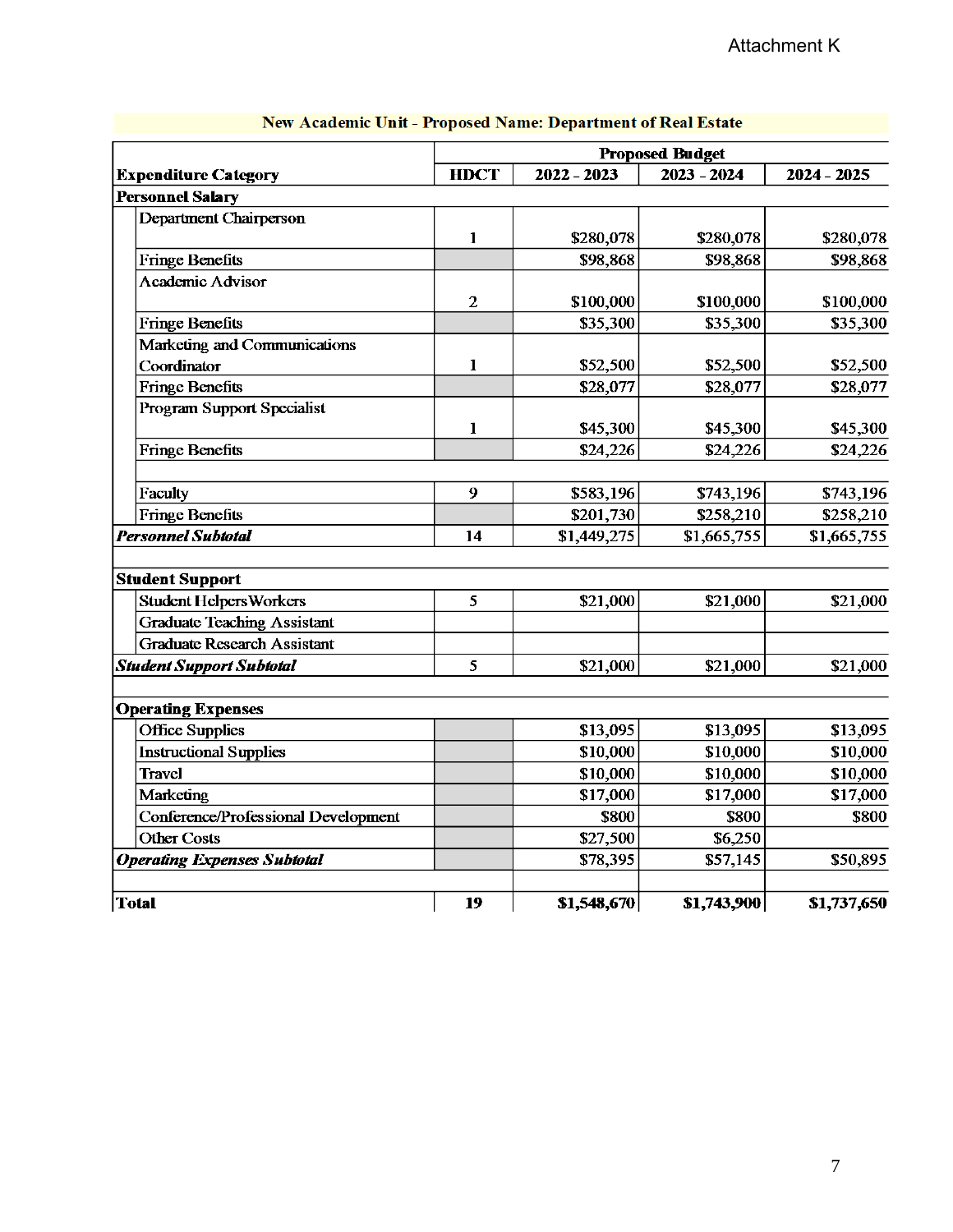# <span id="page-10-0"></span>**Appendices**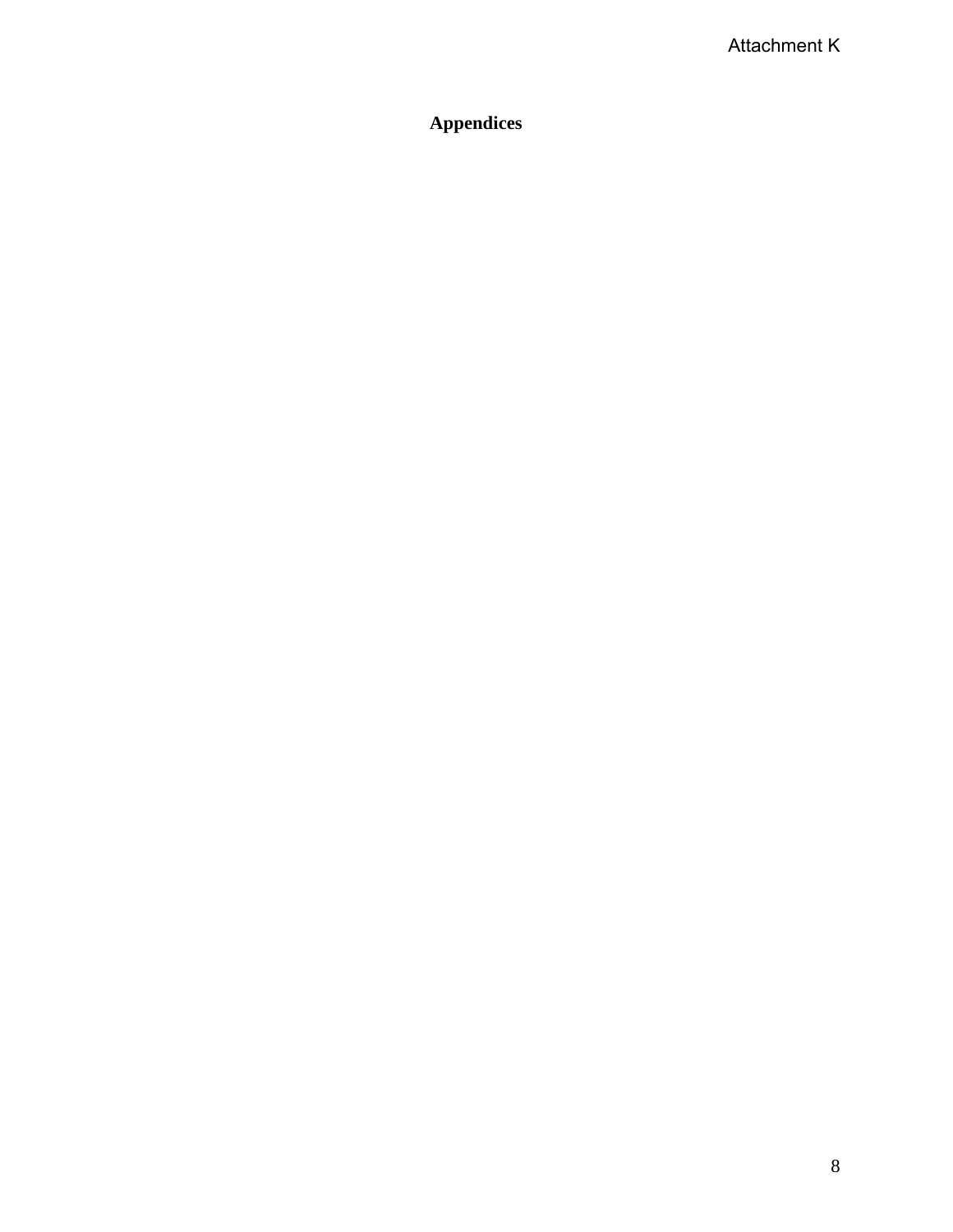# Appendix A Current Organizational Structure

<span id="page-11-0"></span>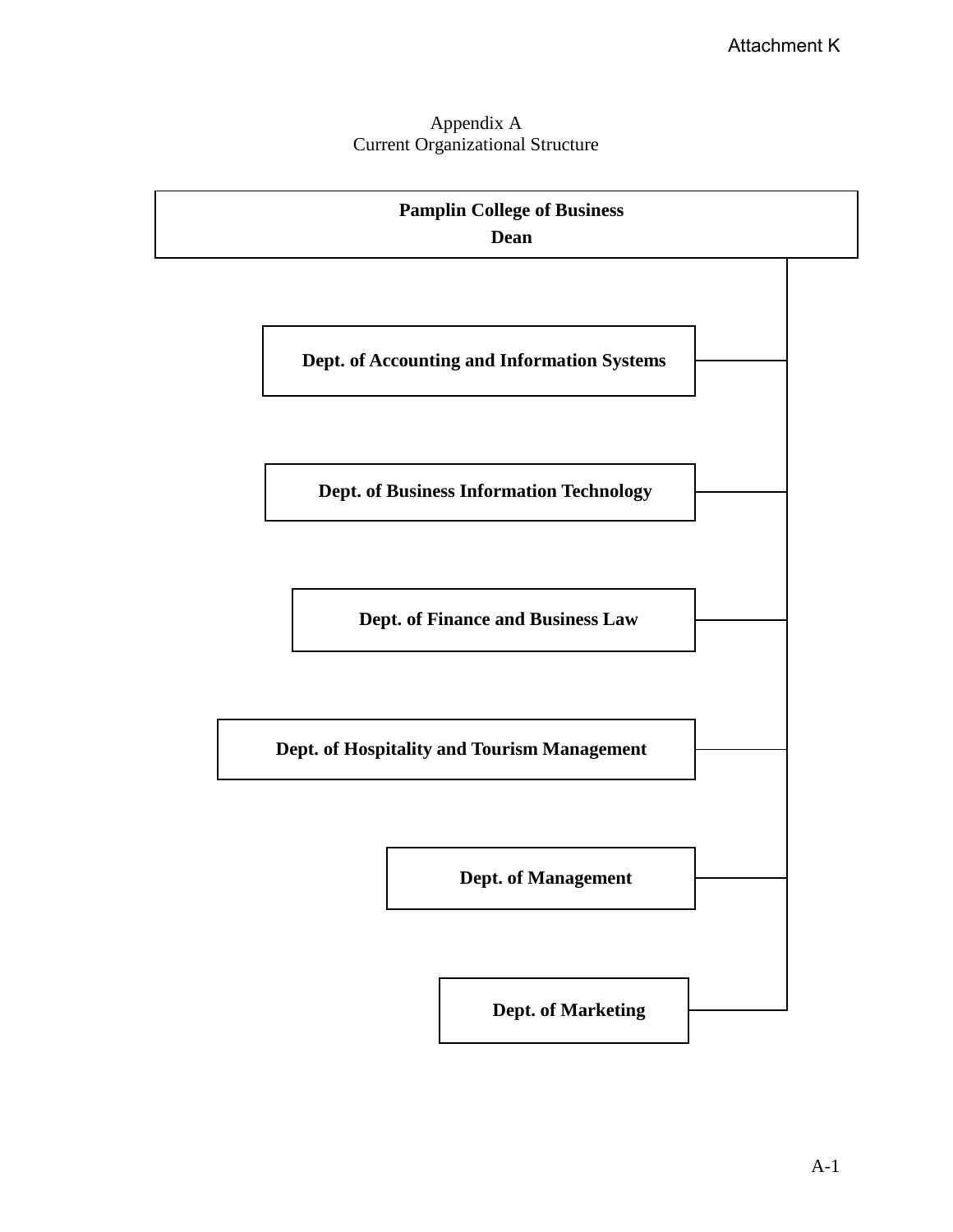# Appendix B Proposed Organizational Structure

<span id="page-12-0"></span>